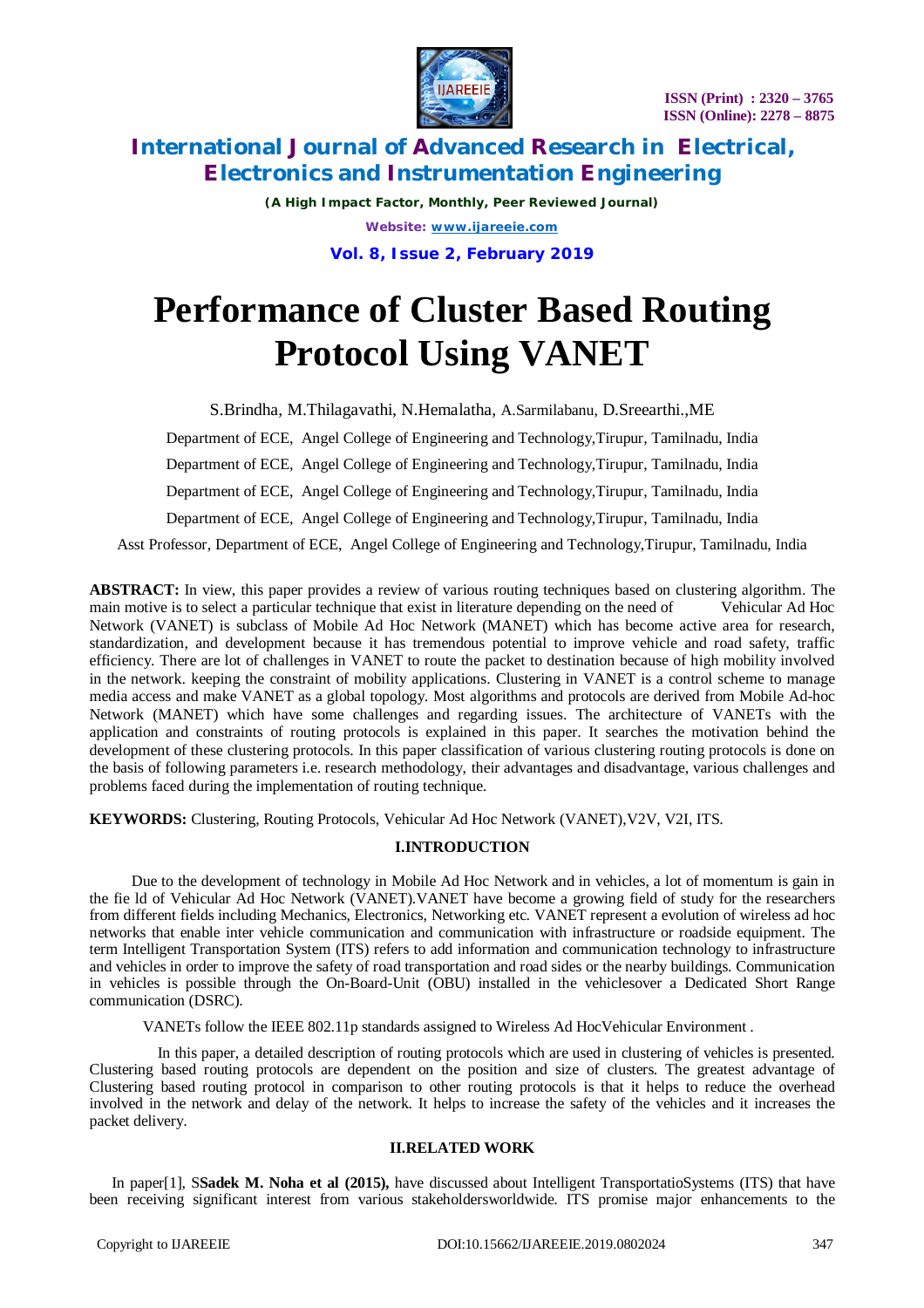

*(A High Impact Factor, Monthly, Peer Reviewed Journal)*

*Website: [www.ijareeie.com](http://www.ijareeie.com)*

# **Vol. 8, Issue 2, February 2019**

efficiency, safety, convenience ansustainability of transportation systems. To satisfy the diverse vehicular applicationrequirements, this paper had proposed, an integration of IEEE 802.11-based VANETand LTE cellular network using mobile vehicular gateways. IEEE 802.11 g is used forV2V communications and LTE for V2I communications. A burst communicationtechnique is applied to prevent packet losses in the critical uplink ITS traffic. Aperformance simulation-based study was conducted to validate the feasibility of theproposed system in an urban vehicular environment. The system performance wasevaluated in terms of data loss, data rate, delay and jitter. The results indicated that theproposed Multi-RAT system offers acceptable performance that meets the requirementsof the different vehicular applications

In paper[2], **Mor Annu (2013),** had discussed about, Vehicular Ad Hoc Network(VANET) which is a sub class of mobile ad hoc networks. VANET is most advanced technologyfor intelligent transportation system that provides wireless communication among vehicles and vehicle to road side equipments, according to IEEE 802.11p standard forend to end communication between vehicles .One of the most important routing protocols used in ad hoc networks was AODV. This protocol is connectivity based reactive protocol that searches routes only when they areneeded because bandwidth is limited and topology frequently changed. It alwaysexchanges control packets between neighbor nodes for routing. In this article authorpresented cross layer technique that found channel security at link layer to AODV routing protocol to improve the communication in vehicles for safety purpose. To reduce the packet delay in AODV , the routing protocol(AODV\_BD),was proposed. It reduced the packet delay in AODV and made routes more stable.

In paper[3],**T.Karthikeyan and B. Subramani (2014),** had surveyed about QoS based agentrouting algorithms in MANET, WSN and VANET. One of the most challenging tasks inAd-hoc Network(MANET &VANET) is Quality of Service (QoS) which is determined by numerous parameters such as bandwidth and delay constraints, varying channelconditions, power limitations, node mobility, dynamic topology, packet delivery ratio,end-to-end delay and connection duration. With the increasing demand for real time applications in the Wireless Senor Network (WSN), real time critical events anticipatean efficient quality-of-service (QoS) based routing for data delivery from the networkinfrastructure. Designing such QoS based agent routing protocol to meet the reliability and delay guarantee of critical events while preserving the energy efficiency was achallenging task.

In paper[4],**Tejpreet Singh et al (2013)**, had discussed about VANETs ,that are highly dynamicin nature due to mobility of nodes and this dynamic nature caused topological change inthe network, which may affect the communication and security of whole network.There are various attacks which may effect the network, but wormhole attack is one theharmful attack which may affect the communication in VANET. This is so becausewormhole may lead to attacks like Denial of service attack, data tampering,masquerading etc. In this paper performance of different routing protocols wereanalysed on the basis of metrics like throughput, end-to-end delay and jitter.Performance of routing protocols were analysed in two cases first , without wormholeattack and second is with wormhole attack and it has been checked how muchperformance of routing protocols AODV, OLSR and ZRP was degraded with wormholeattack.

In paper[5], **Kshirsagar Suresh Nikhil and Dr. U. S. Sutar (2015)**, have thrown light onaccident prevention and traffic signal control for ambulance, police van, and normalvehicles too. To overcome this they have implemented a highway model, intersectionmodel that manages vehicle mobility and shows the actual communication betweenvehicle to vehicle (V2V) and vehicle to infrastructure (V2I).The security of VANET technology is one of the most critical issues because theirinformation transmission is propagated in open access environments. Over a period ofyears, VANET has received increased attention as the potential technology to enhanceactive and preventative safety on the road

#### **III. LEACH PROTOCOL**

**Low-energy adaptive clustering hierarchy "LEACH"**is a TDMA-based MAC protocol which is integrated with clustering and a simple routing protocol in wireless sensor networks (WSNs). The goal of LEACH is to lower the energy consumption required to create and maintain clusters in order to improve the life time of a wireless sensor network.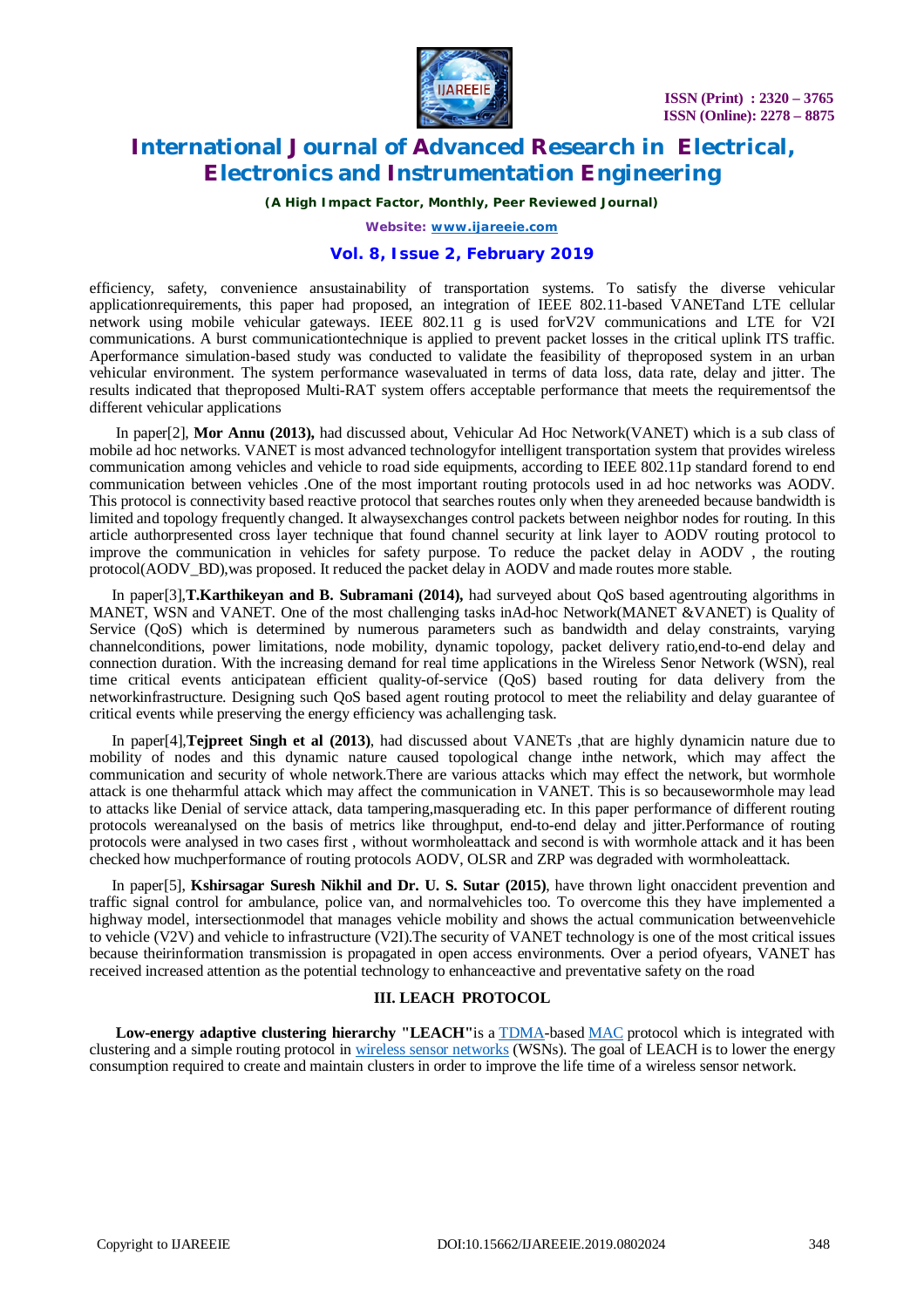

*(A High Impact Factor, Monthly, Peer Reviewed Journal)*

*Website: [www.ijareeie.com](http://www.ijareeie.com)*

# **Vol. 8, Issue 2, February 2019**

LEACH is a hierarchical protocol in which most nodes transmit to cluster heads, and the cluster heads aggregate and compress the data and forward it to the base station (sink). Each node uses a stochastic algorithm at each round to determine whether it will become a cluster head in this round. LEACH assumes that each node has a radio powerful enough to directly reach the base station or the nearest cluster head, but that using this radio at full power all the time would waste energy.

All nodes that are not cluster heads only communicate with the cluster head in a TDMA fashion, according to the schedule created by the cluster head. They do so using the minimum energy needed to reach the cluster head, and only need to keep their radios on during their time.

## **PROPERTIES OF LEACH PROTOCOL**

1.Cluster basedRandom cluster head selection each round with rotation. Or cluster head selection based on sensor having highest energy

- 2.Cluster membership adaptive
- 3.Data aggregation at cluster head
- 4.Cluster head communicate directly with sink or user
- 5.Communication done with cluster head via TDMA
- 6.Threshold value

## **IV.VANET ARCHITECTURE**

Reduce the traffic jams and fuel consumption of the vehicles Effective utilization of ITS can improve the driving comfort and it can also increase the safety and it helps to reduce the traffic jams. The communication in VANETs is carried out in two ways either from Vehicle-to-Vehicle or From Vehicle-to-Road side units installed on VANET Architecture consists of a Road Side Unit (RSU) and an On-Board Unit (OBU) that is installed in the vehicles. The vehicles transmit messages from OBU to another OBU or from OBU to RSU and messages can be transceived from RSU to RSU as described in Figure 1.

If any vehicles transmits a message but there is no other vehicle in the specific range a certain vehicle, then the message is stored at the RSU and can be retrieved when any vehicle comes in the its Range3.VANET represent a evolution of wireless ad hoc networks that enable inter vehicle communication and communication with infrastructure or roadside equipment.

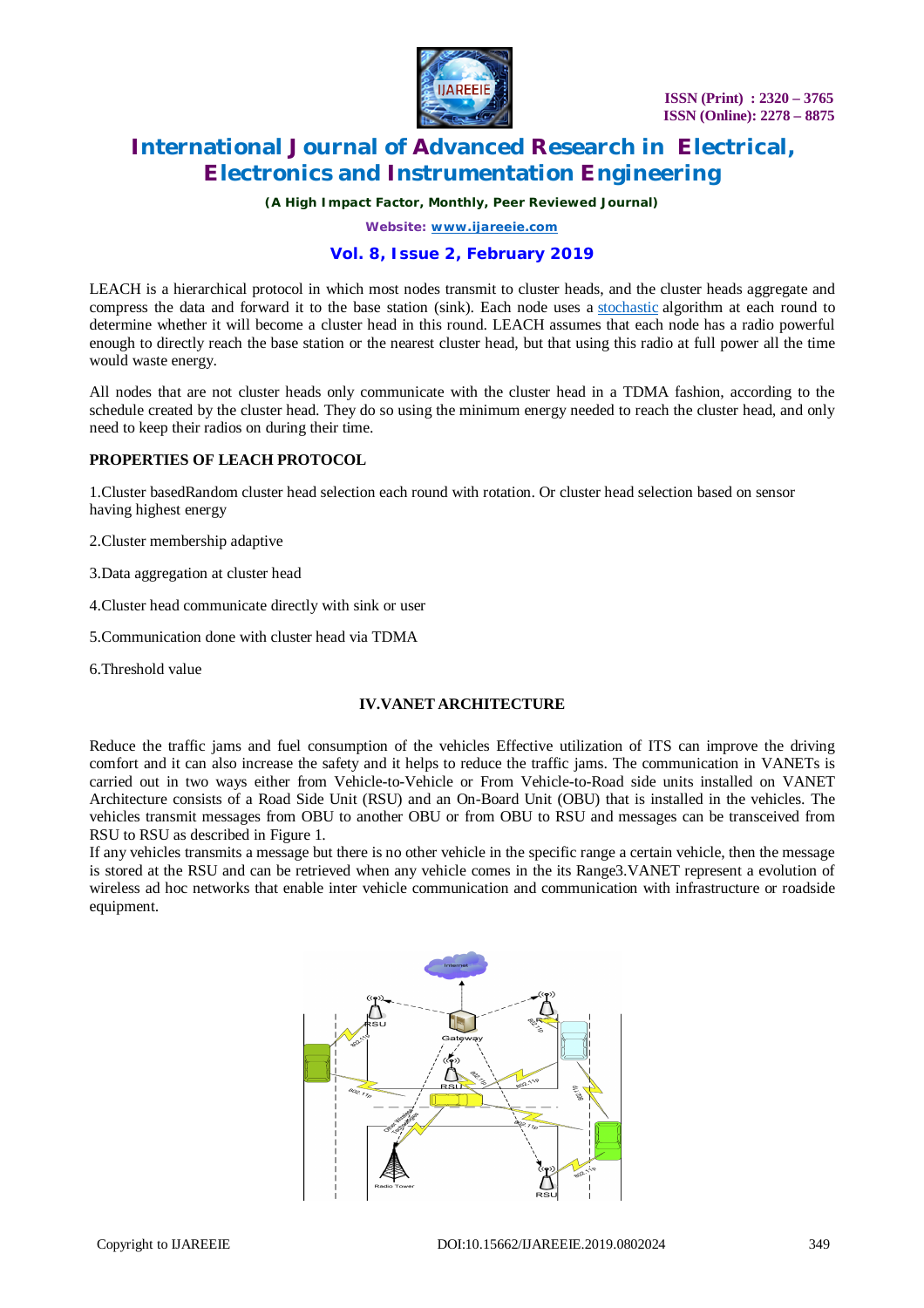

*(A High Impact Factor, Monthly, Peer Reviewed Journal)*

*Website: [www.ijareeie.com](http://www.ijareeie.com)*

# **Vol. 8, Issue 2, February 2019**

#### **Communication Pattern in VANETs**

Various communication patterns with purpose, communication mechanism, direction, QoS is all described with an example4.

**Beaconing:** Information is updated about the speed, position and the nearby vehicles among the nodes. The data packets are broadcasted through link layer over single-hop communication.

**Geobroadcast:** Information about sudden occurrence of an even or an abnormality is broadcasted over a larger area in which sender attaches the determined location with message.

- **Unicast Routing:** Unicast transportation of messages specified direction. Multi-hop communication is more suitable for this communication..
- **Advanced information Dissemination:** Provides information to the vehicles that experiences a delay due to network partitioning. The messages with high priority are handled first when the bandwidth is available for a limited period.
- **Information Aggregation:** Communication overhead is reduced which in turn decreases the probability of collision and dropping of packets.

An efficient fault tolerant service discovery protocol for VANETs is proposed in 7. Due to faulty components between service provider and service requester there is decrease in dropped connections and service request satisfaction. This decrease in connections and service request satisfaction can be improved by fault tolerant techniques. In Fault Tolerant Location based Vehicular Service Discovery Protocol (FTLocVSDP) requester specifies the region of interest within the request and the protocol uses discovery of location based services.

# **V.BLOCK DIAGRAM OF CLUSTER FORMATION**

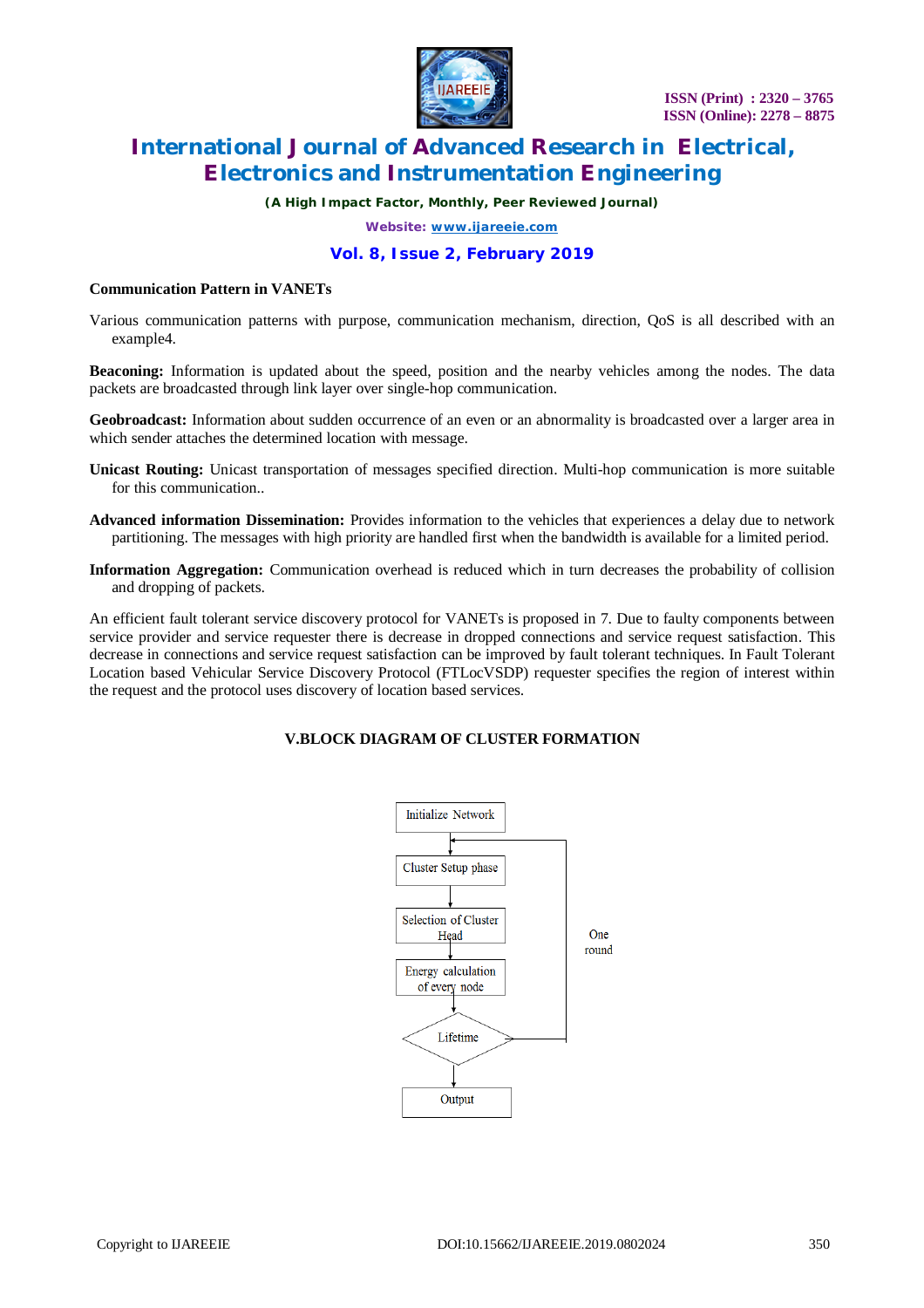

*(A High Impact Factor, Monthly, Peer Reviewed Journal)*

*Website: [www.ijareeie.com](http://www.ijareeie.com)*

# **Vol. 8, Issue 2, February 2019**

#### **Constraints and Challenges**

Due to the dynamic nature of VANETs, routing has various challenges and constraints with respect to management of Quality of Service (QoS) for various services:

Rapid topology changes due to mobility.

Variation in vehicle velocity and density on the road.

 Sparse distribution of vehicles in some geographical leads to loss in connectivity among vehicles resulting in declining performance of network

 Efficient clustering and selection of Cluster Head (CH) based upon some predefined criteria Intrusion detection and security

### **Applications of Routing**

The Categories for routing application can be divided into three classes namely safety, transport efficiency and infotainment. Fast message dissemination and collision avoidance can be categorized under safety application. Route update and traffic monitoring are the major applications which are categorised under transport efficiency category. Other applications like asking for nearest petrol pump, nearest car parking location or room available in hotel or nearest service station which are not crucial but can increase comfort for people are categorized as infotainment application .

Some more important applications of routing in VANET are:

#### 1.Alert generator

2.vehicle maintanence

#### **VI.RESULT ANALYSIS**



## **VII.CONCLUSION AND FUTURE WORK**

From the Last few years, Vehicular Ad Hoc Network is the most emerging and new technology which is combination of networking and transportation and it is used in various application fields such as Rescue and surveillance operations, entertainment etc. For all these applications, there is a requirement of efficient routing techniques within the constraints such as Mobility and topological changes in the network. This paper provides a complete classification of various clustering based routing schemes with their relative advantages and disadvantages of each other. In future, we would implement one of the above defined schemes and compare its performance over the other schemes of its category.

#### **REFERENCES**

- [1] *.*Ami Dua, Neeraj Kumar, Seema Bawa. A systematic review on routing protocols for Vehicular Ad Hoc Networks.Vehicular Communications. January 2014; 1(1): 33-52.
- [2] .Abrougui K., Boukerche A, Ramadan H. Performance evaluation of an efficient fault tolerant service discovery protocol for vehicular networks. ,J.Netw. Com-put.Appl. 2012; 35(5):1424–35.